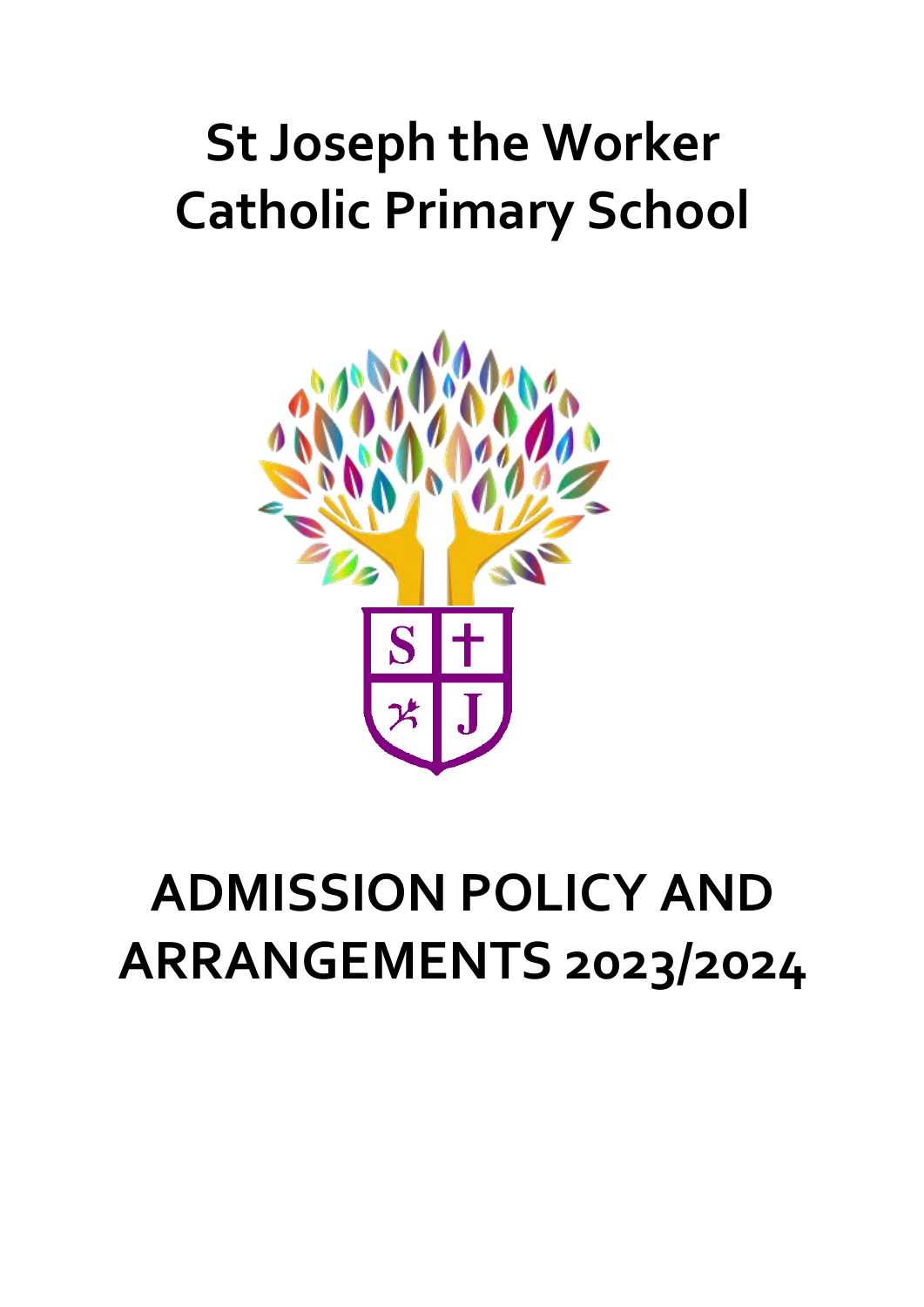### **ST JOSEPH THE WORKER CATHOLIC PRIMARY SCHOOL ADMISSION POLICY AND ARRANGEMENTS 2023/2024**

St Joseph the Worker is a Catholic School under the trusteeship of the Archdiocese of Liverpool. It is maintained by Knowsley Council. As a Voluntary Aided School, the Governing Body is the Admissions Authority and is responsible for taking decisions on applications for admissions. The co-ordination of admissions arrangements is undertaken by the Local Authority. For the school's year commencing September 2023, the Governing Body has set its admissions number at 30.

Our principal role as a Catholic school is to participate in the mission of the Catholic Church by providing a framework which will help children to grow in their understanding of the Good News and in the practice of their faith. The school will help the children develop fully as human beings and prepare them to undertake their responsibilities as Catholic in society. The school asks all parents applying for a place here to respect this ethos and its importance to the school community. This does not affect the rights of parents who are not of the faith of this school to apply for and be considered for a place here.

ADMISSIONS TO THE SCHOOL will be determined by the Governing Body. Parents must complete a Local Authority Preference Form or apply online via the website [www.knowsley.gov.uk/schooladmissions.](http://www.knowsley.gov.uk/schooladmissions) If you wish to have your application considered against that school's faith/denomination criteria then you should **ALSO** complete the Supplementary Form which is available from the school. All preferences listed will be considered on an equal basis and, where there are more applications than the number of places available, the following set of OVERSUBSCRIPTION CRITERIA will be applied:

- 1. Looked after children and previously looked after children. This includes children who appear to have been in state care outside of England and ceased to be in state care as a result of being adopted.
- 2. Baptised Catholic children who have a sibling in the school at the time of admission.
- 3. Baptised Catholic children resident in the parish of St Joseph & St Laurence (the part of the parish formerly referred to as St Joseph the Worker) and Holy Name, Fazakerley.
- 4. Other baptised Catholic children.
- 5. Other children who have a sibling in the school at the time of admission.
- 6. Children from other Christian denominations. Proof of Baptism in the form of a Baptismal Certificate or confirmation in writing that the applicant is a member of their Faith community from an appropriate Minister of Religion is required.
- 7. Children of other faiths. An appropriate Faith Leader would need to confirm in writing that the applicant is a member of their faith group.
- 8. Other children.

If it is not possible to offer places for all applications within any criteria above, then places will be allocated to the children who live nearest to the school. Distance will be measured by the local authority which will carry out straight line measurements ('as the crow flies') using a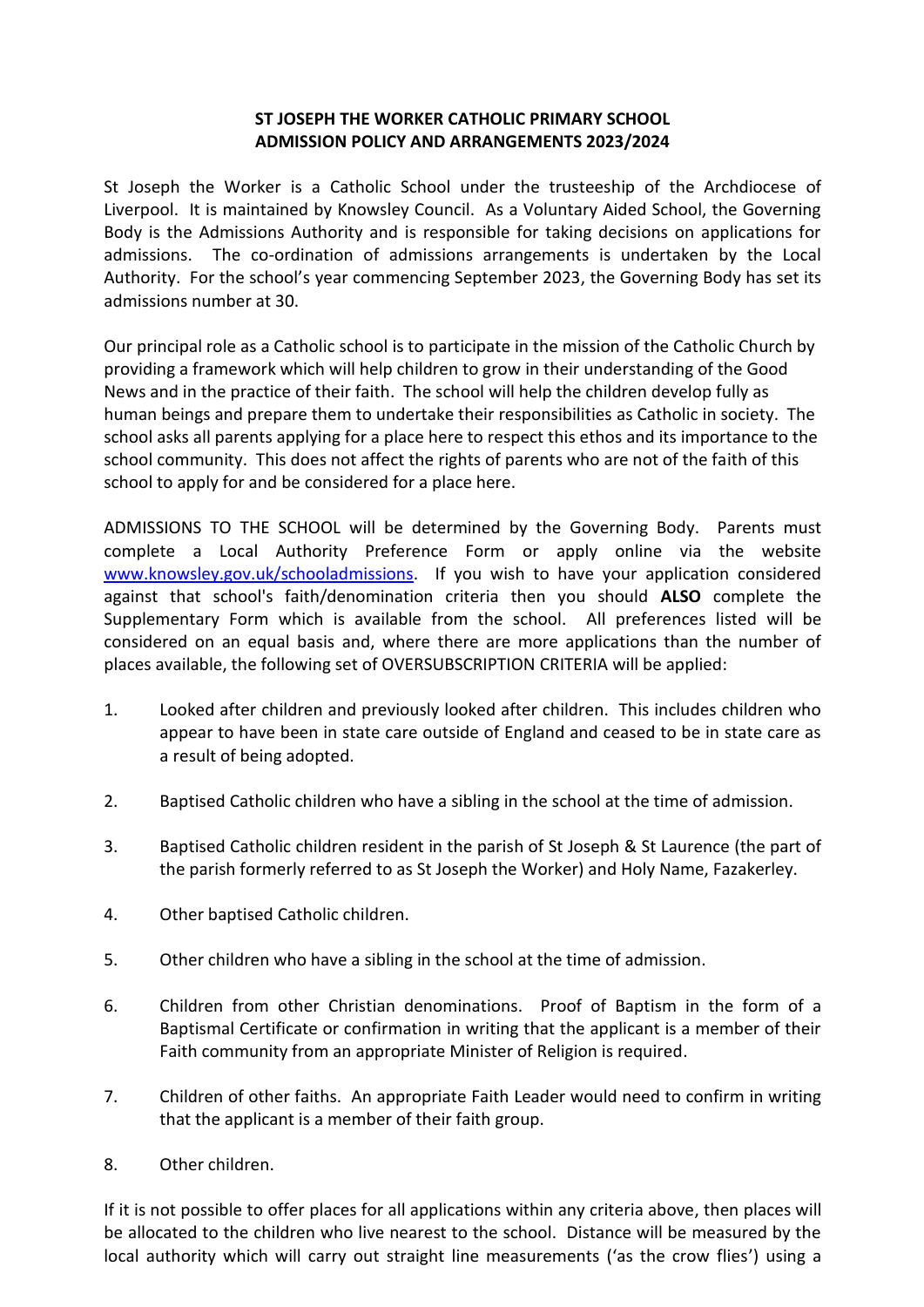computerised Geographical Information System (GIS) based on the Local Land and Property Gazetteer (LLPG) data and national grid co-ordinates for the school and home address.

Children with a Statement of Special Educational Needs or Education Health Care Plan that names a school will be offered place without using the admission criteria and will count as part of the school's published admission number.

#### **Notes:**

- a. All applications submitted before the national closing date will be considered equally and included in the Local Authority initial allocation of school places. Applications received after the national closing date will be processed in accordance with the Knowsley admissions scheme for schools detailed in the Knowsley admissions information booklets.
- a. A Looked After Child is a child who is (a) in the care of a Local Authority, or (b) being provided with accommodation by a Local Authority in the exercise of their Social Services functions (under section 22(1) of the Children Act 1989. A previously Looked After Child is one who immediately moved on from that status after becoming subject to an adoption, child arrangements order or special guardianship order.

A child is regarded as having been in state care in a place outside of England if they were accommodated by a public authority, a religious organisation or any other provider of care whose sole purpose is to benefit society. Applications must be supported with appropriate evidence that the child has been adopted from state care.

c. All applicants are required to complete a Supplementary Information Form (SIF) in order to provide faith information if they wish their child to be considered within a faith criterion of the oversubscription policy. The SIF should be completed in addition to the home LA application form (preference form) and returned directly to the school by the closing date of 15 January. Applicants who complete a school SIF but do not name the school on the LA common application form will be disregarded. Applicants who do not complete a SIF will still be considered for a place in the school but cannot be considered as a faith applicant.

### **Definition of a Baptised Catholic**

For a child to be considered as a Catholic evidence of a Catholic Baptism is required.

A Baptised Catholic can also be defined as one who has been baptised by the Rites of Baptism of one of the various Churches in communion with the See of Rome (cf Catechism of the Catholic Church 1203). Written evidence of this baptism can be obtained by recourse to the Baptismal Registers of the church in which the baptism took place.

Or

A person who has been baptised in a separate ecclesial community and subsequently received into full communion with the Catholic Church by the Rite of Reception of Baptised Christians into the Full Communion of the Catholic Church. Written evidence of their reception into full communion with the Catholic Church can be obtained by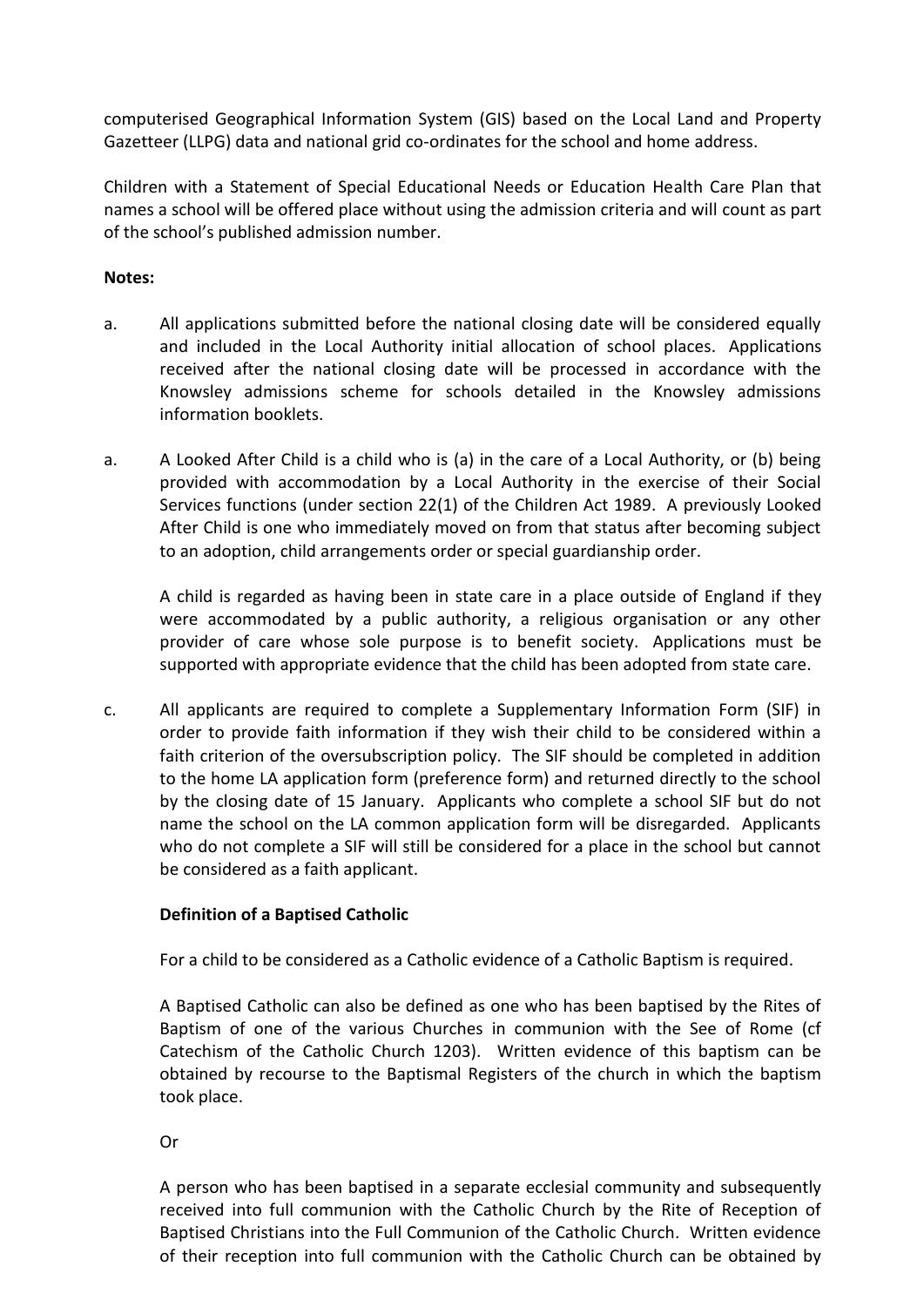recourse to the Register of Receptions, or in some cases a sub-section of the Baptismal Registers of the Church in which the Rite of Reception took place.

The Governing Body will require written evidence in the form of a Certificate of Reception before applications for school places can be considered for categories of 'Baptised Catholics'. A Certificate of Reception is to include full name, date of birth, date of reception and parent(s) name(s). The certificate must also show that it is copied from the records kept by the place of reception.

Those who have difficulty obtaining written evidence of baptism for a good reason, may still be considered as baptised Catholics but only after they have been referred to the parish priest who after consulting with the Episcopal Vicar, will decide how the question of baptism is to be resolved and how written evidence is to be produced in accordance with the law of the Church.

d. "Children of other Christian denominations" means: children who belong to other churches and ecclesial communities which, acknowledging God's revelation in Christ, confess the Lord Jesus Christ as God and Saviour according to the Scriptures, and, in obedience to God's will and in the power of the Holy Spirit commit themselves: to seek a deepening of their communion with Christ and with one another in the Church, which is his body; and to fulfil their mission to proclaim the Gospel by common witness and service in the world to the glory of the one God, Father, Son and Holy Spirit. An ecclesial community which on principle has no credal statements in its tradition, is included if it manifests faith in Christ as witnessed to in the Scriptures and is committed to working in the spirit of the above. All members of Churches Together in England and of CYTÛN are deemed to be included in the above definition, as are all other churches and ecclesial communities that are in membership of any local Churches Together Group (by whatever title) on the above basis. Other faiths are defined as organisations whose values are based on faith and/or beliefs, which have a mission based on social values of a particular faith.

Other faiths are defined as organisations whose values are based on faith and/or beliefs, which have a mission based on social values of a particular faith.

- e. Home address is considered to be the address where the child normally lives. Applicants should not state a childminder's or other relative's address. It may be necessary to carry out checks to confirm addresses given are genuine and parents may therefore be asked to provide documentary evidence of their child's home address.
- f. Sibling is defined in these arrangements as full, half or brother or step-brothers and sisters, adopted and foster brothers and sisters who are living at the same address and are part of the same family unit. This does not include cousins or other family relationships.
- g. A waiting list for children who have not been offered a place will be kept and will be ranked according to the Admission Criteria. The waiting list does not consider the date the application was received or the length of time a child's name has been on the waiting list. This means that a child's position on the list may change if another applicant is refused a place and their child has higher priority in the admissions criteria. The waiting list will be retained until at least the end of December of the relevant year of the admissions process.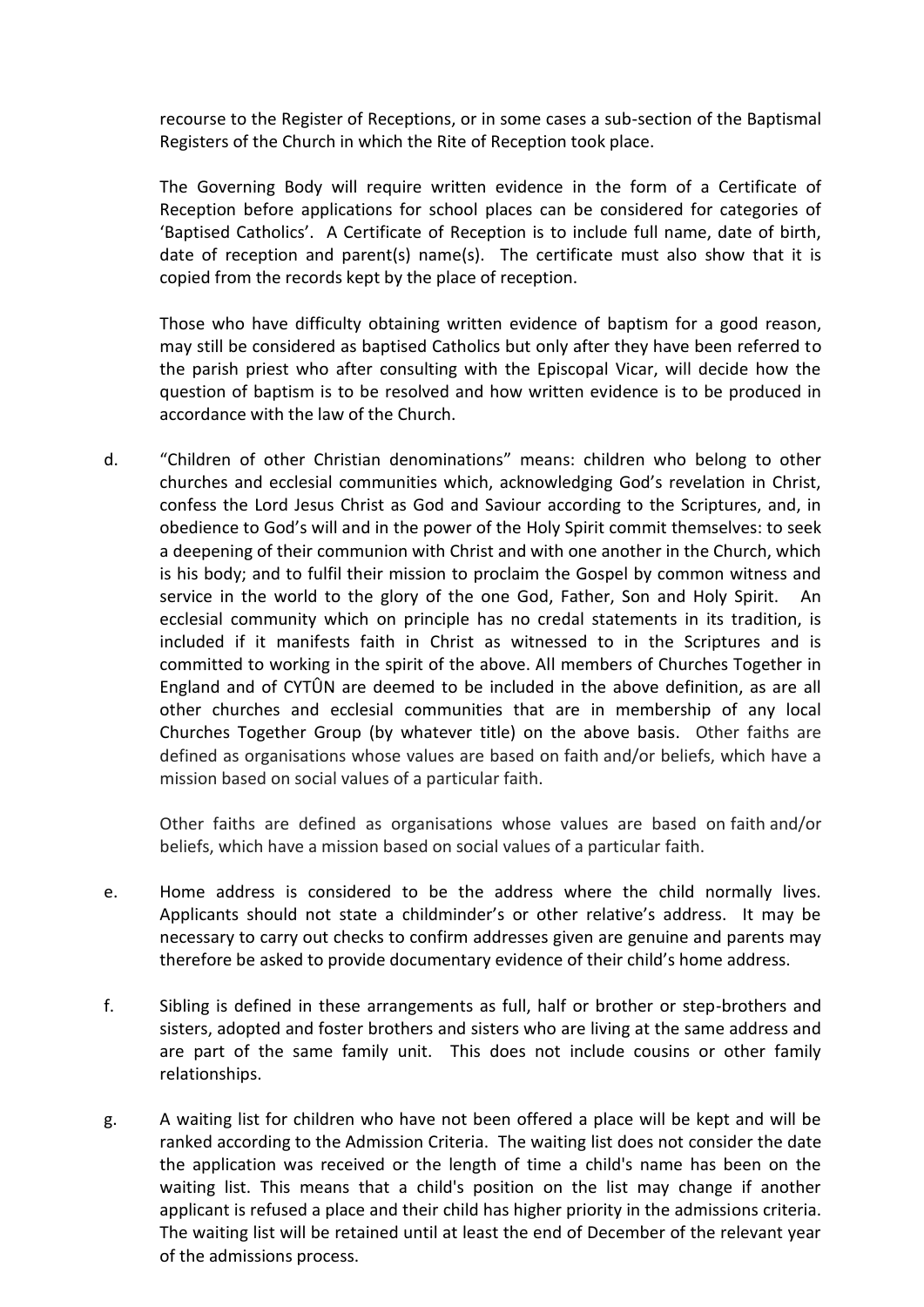- h. For 'In Year' applications received outside the normal admissions round, if places are available they will be offered to those who apply. Direct application to the school can now be made under this heading. If there are places available but more applicants than places then the published oversubscription criteria for the relevant year group will be applied. A waiting list for those who have not been offered a place will be kept until the end of the relevant academic term.
- i. If an application for admission has been turned down by the Governing Body, parents can appeal to an Independent Appeals Panel. Parents must be allowed at least twenty school days from the date of notification that their application was unsuccessful to submit that appeal. Parents must give reasons for appealing in writing and the decision of the Appeals Panel is binding on the Governors.
- j. The Governing Body reserve the right to withdraw the offer of a school place where false evidence is received in relation to the application.
- k. It is the duty of governors to comply with regulations on class size limits at Foundation Stage and Key Stage One. The Governing Body may exceed the regulations for twins and children from multiple births where one of the children is the  $30<sup>th</sup>$  child admitted. This also applies to in-year applicants who are looked after/previously looked after, children of UK service personnel or children who move into the area for whom there is no other school available within a reasonable distance.
- l. Parents of children who are offered a place at the school before they are of compulsory school age can defer their child's entry until later in the school year or until their child reaches compulsory school age in that school year.

Parents can make a request to the Headteacher that the date their child is admitted to school is deferred to later in the school year. However, an application must be made for a place for the relevant September intake and the child has to start school before the end of that school year.

Where entry is deferred, the school will hold the place for that child and not offer it to another child during the remainder of the school year.

Parents cannot defer entry beyond the term after the child's fifth birthday, nor beyond the academic year for which the original application was accepted.

Parents can also request to the Headteacher that their child attends part-time until their child reaches compulsory school age.

Parents of a summer born child, born between April and August, may choose not to send that child to school until the September following their fifth birthday.

A request to the Headteacher for a full year deferral with a start in Reception would be considered to be an application to admit outside the normal age range (see below).

m. If a parent wishes their child to be educated out of their normal age group they must discuss this with the Headteacher before applying for a place. The decision rests with the school as admission authority as per para 2.17 of the Admissions Code.